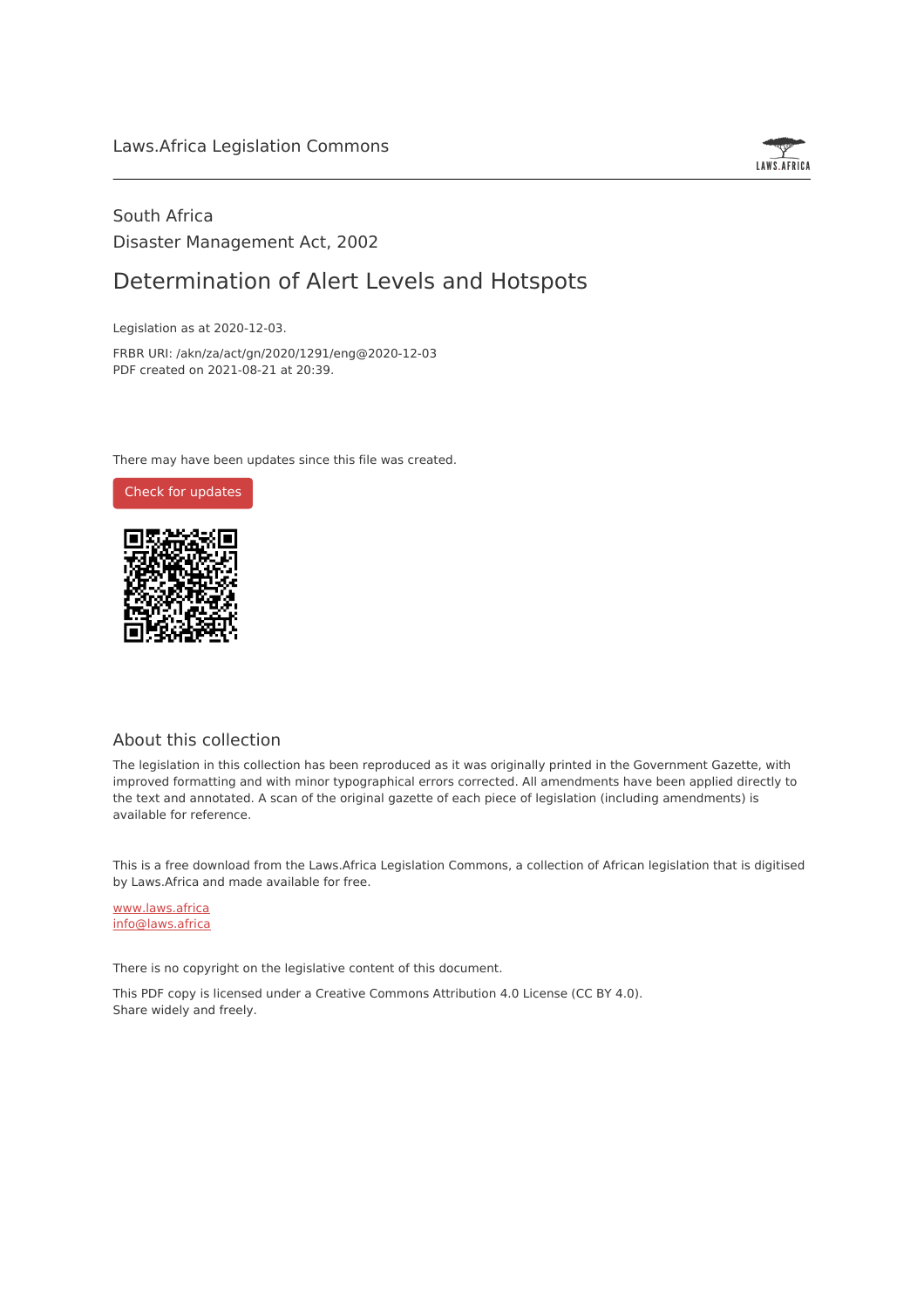# **Table of Contents**

| Determination of Alert Levels and Hotspots                                              |  |
|-----------------------------------------------------------------------------------------|--|
| Government Notice 1291 of 2020                                                          |  |
| Geographical area or cluster of geographical areas determined as hotsports for Covid-19 |  |